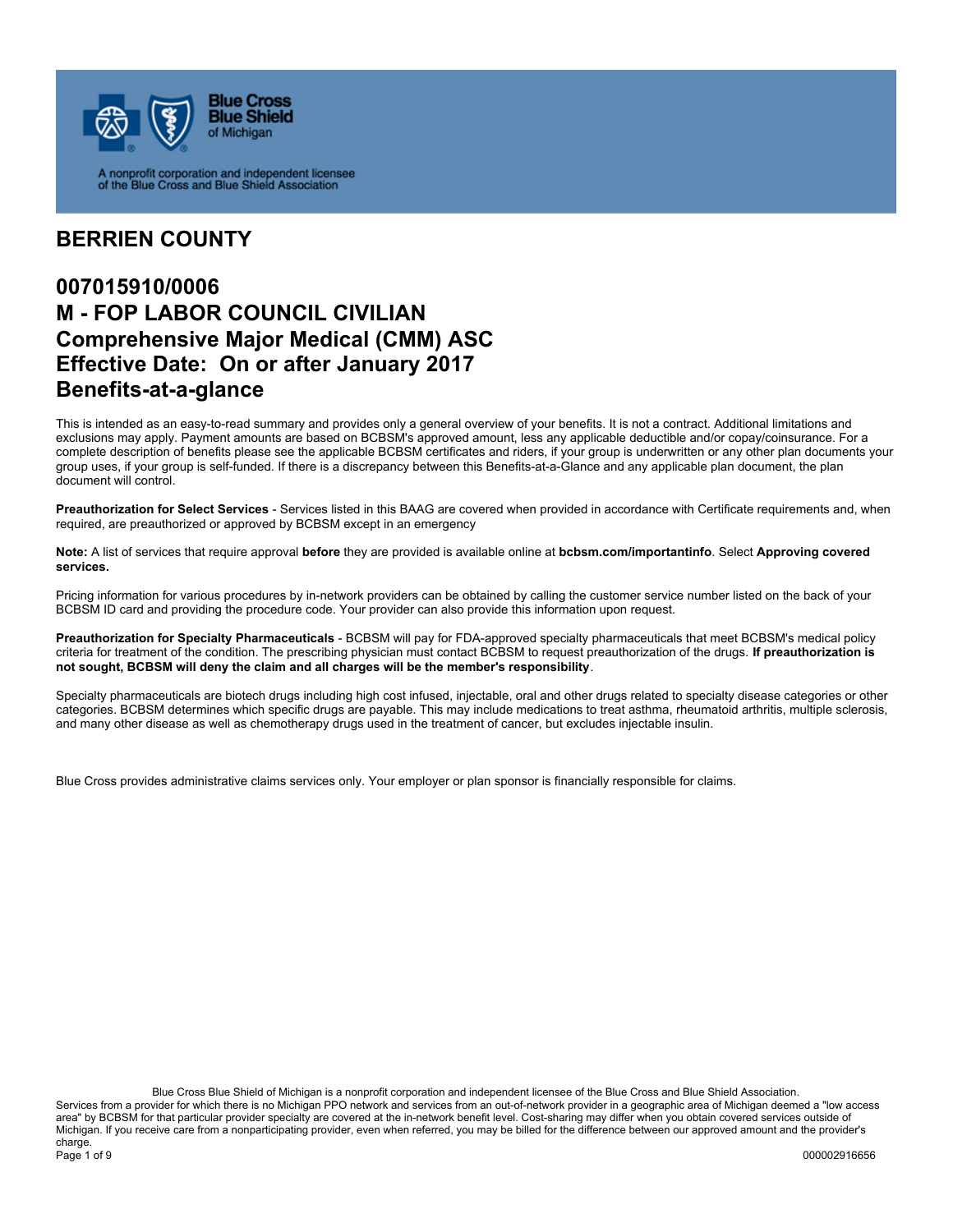#### **Member's responsibility (deductibles, copays and dollar maximums)**

**Note:** If you receive care from a nonparticipating provider, even when referred, you may be billed for the difference between our approved amount and the provider's charge.

| <b>Benefits</b>                                                                                                                                                                                                           | Coverage                                                                                                                                                                                               |
|---------------------------------------------------------------------------------------------------------------------------------------------------------------------------------------------------------------------------|--------------------------------------------------------------------------------------------------------------------------------------------------------------------------------------------------------|
| <b>Deductibles</b>                                                                                                                                                                                                        | \$250 for one member.<br>\$500 for a family (when two or more members are covered under your<br>contract) each calendar year                                                                           |
| <b>Flat-dollar copays</b>                                                                                                                                                                                                 |                                                                                                                                                                                                        |
| Coinsurance amounts (percent copays)<br><b>Note:</b> Coinsurance amounts apply once the deductible has been met.                                                                                                          | • 10% of approved amount for private duty nursing care<br>• 10% of approved amount for mental health care and substance<br>abuse treatment<br>• 10% of approved amount for most other covered services |
| Annual out-of-pocket maximums-applies to copays for all covered services -<br>including mental health and substance abuse services - but does not apply to<br>fixed dollar copays and private duty nursing percent copays | \$1.250 for one member.<br>\$2,500 for a family (when two or more members are covered under<br>your contract) each calendar year                                                                       |
| Lifetime dollar maximum                                                                                                                                                                                                   | None                                                                                                                                                                                                   |

| <b>Preventive care services</b>                                                                                                                                                                                                                                                                                                  |                                                                                                                                                                    |
|----------------------------------------------------------------------------------------------------------------------------------------------------------------------------------------------------------------------------------------------------------------------------------------------------------------------------------|--------------------------------------------------------------------------------------------------------------------------------------------------------------------|
| <b>Benefits</b>                                                                                                                                                                                                                                                                                                                  | Coverage                                                                                                                                                           |
| Health maintenance exam - includes chest x-ray, EKG, cholesterol screening<br>and other select lab procedures                                                                                                                                                                                                                    | 100% (no deductible or copay/coinsurance), one per member per<br>calendar year<br>Note: Additional well-women visits may be allowed based on medical               |
|                                                                                                                                                                                                                                                                                                                                  | necessity.                                                                                                                                                         |
| Gynecological exam                                                                                                                                                                                                                                                                                                               | 100% (no deductible or copay/coinsurance), one per member per<br>calendar year<br>Note: Additional well-women visits may be allowed based on medical<br>necessity. |
| Pap smear screening-laboratory and pathology services                                                                                                                                                                                                                                                                            | 100% (no deductible or copay/coinsurance), one per member per<br>calendar year                                                                                     |
| Voluntary sterilization for females                                                                                                                                                                                                                                                                                              | 100% (no deductible or copay/coinsurance)                                                                                                                          |
| Prescription contraceptive devices-includes insertion and removal of an<br>intrauterine device by a licensed physician                                                                                                                                                                                                           | 100% (no deductible or copay/coinsurance)                                                                                                                          |
| Contraceptive injections                                                                                                                                                                                                                                                                                                         | 100% (no deductible or copay/coinsurance)                                                                                                                          |
| Well-baby and child care visits<br>• 8 visits, birth through 12 months<br>6 visits, 13 months through 23 months<br>6 visits, 24 months through 35 months<br>2 visits, 36 months through 47 months<br>٠<br>• Visits beyond 47 months are limited to one per member per calendar year<br>under the health maintenance exam benefit | 100% (no deductible or copay/coinsurance)                                                                                                                          |
| Adult and childhood preventive services and immunizations as recommended<br>by the USPSTF, ACIP, HRSA or other sources as recognized by BCBSM that<br>are in compliance with the provisions of the Patient Protection and Affordable<br>Care Act                                                                                 | 100% (no deductible or copay/coinsurance)                                                                                                                          |
| Fecal occult blood screening                                                                                                                                                                                                                                                                                                     | 100% (no deductible or copay/coinsurance), one per member per<br>calendar year                                                                                     |
| Flexible sigmoidoscopy exam                                                                                                                                                                                                                                                                                                      | 100% (no deductible or copay/coinsurance), one per member per<br>calendar year                                                                                     |
| Prostate specific antigen (PSA) screening                                                                                                                                                                                                                                                                                        | 100% (no deductible or copay/coinsurance), one per member per<br>calendar year                                                                                     |

Blue Cross Blue Shield of Michigan is a nonprofit corporation and independent licensee of the Blue Cross and Blue Shield Association. Services from a provider for which there is no Michigan PPO network and services from an out-of-network provider in a geographic area of Michigan deemed a "low access area" by BCBSM for that particular provider specialty are covered at the in-network benefit level. Cost-sharing may differ when you obtain covered services outside of Michigan. If you receive care from a nonparticipating provider, even when referred, you may be billed for the difference between our approved amount and the provider's charge.<br>Page 2 of 9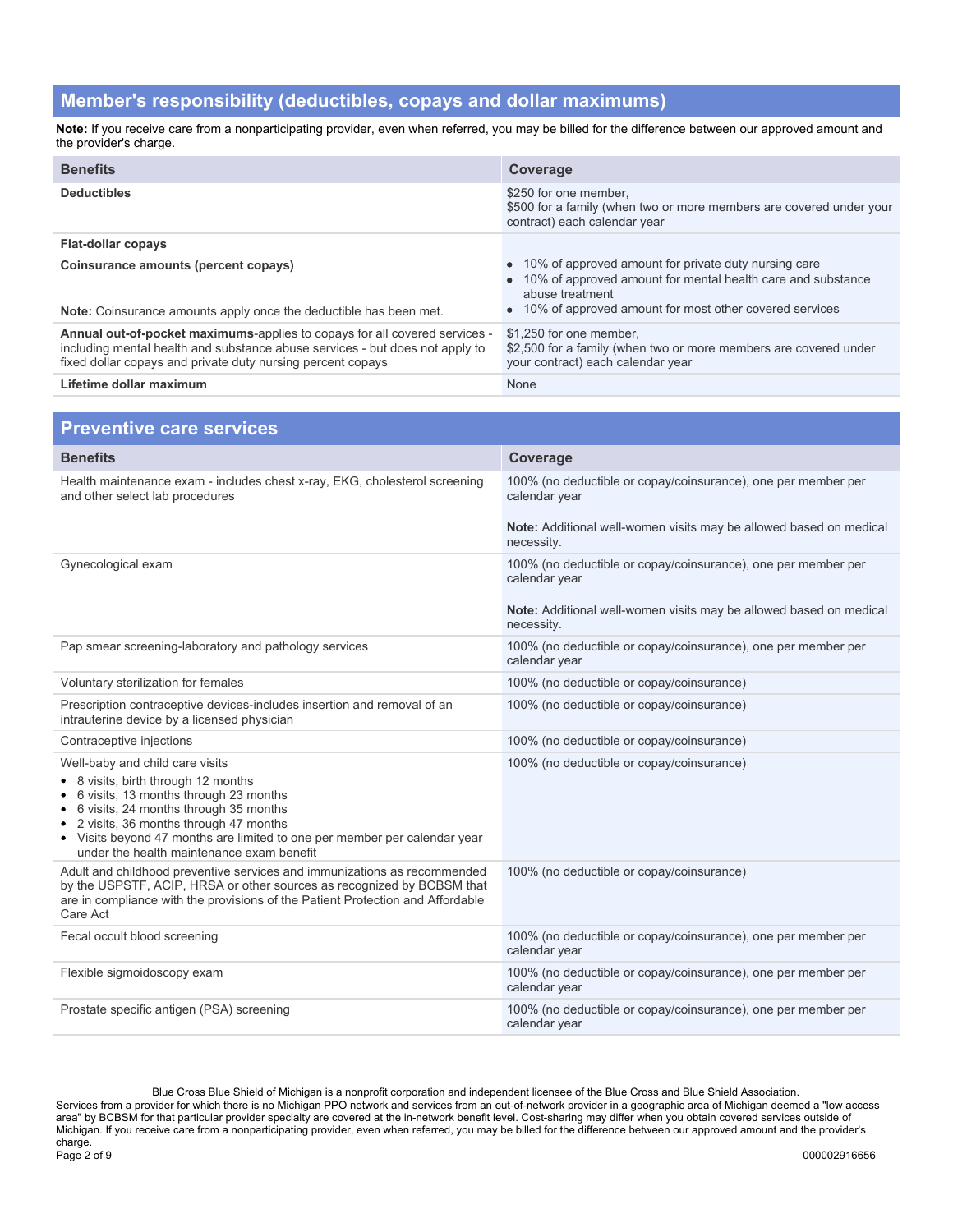| <b>Benefits</b>                            | Coverage                                                                                                                                      |
|--------------------------------------------|-----------------------------------------------------------------------------------------------------------------------------------------------|
| Routine mammogram and related reading      | 100% (no deductible or copay/coinsurance), one per member per<br>calendar year                                                                |
|                                            | Note: Subsequent medically necessary mammograms performed<br>during the same calendar year are subject to your deductible and<br>coinsurance. |
| Colonoscopy-routine or medically necessary | 100% (no deductible or copay/coinsurance) for the first billed<br>colonoscopy, one per member per calendar year                               |
|                                            | Note: Subsequent colonoscopies performed during the same calendar<br>year are subject to your deductible and coinsurance.                     |

## **Physician office services**

| <b>Benefits</b><br>Coverage<br>90% after deductible<br>Office visits<br>90% after deductible<br>Online visits<br>Outpatient and home medical care visits<br>90% after deductible |
|----------------------------------------------------------------------------------------------------------------------------------------------------------------------------------|
|                                                                                                                                                                                  |
|                                                                                                                                                                                  |
|                                                                                                                                                                                  |
|                                                                                                                                                                                  |
| 90% after deductible<br>Office consultations                                                                                                                                     |

| <b>Emergency medical care</b>                  |                      |  |
|------------------------------------------------|----------------------|--|
| <b>Benefits</b>                                | Coverage             |  |
| Hospital emergency room                        | 90% after deductible |  |
| Ambulance services-must be medically necessary | 90% after deductible |  |

| <b>Diagnostic services</b>        |                      |  |
|-----------------------------------|----------------------|--|
| <b>Benefits</b>                   | Coverage             |  |
| Laboratory and pathology services | 90% after deductible |  |
| Diagnostic tests and x-rays       | 90% after deductible |  |
| Therapeutic radiology             | 90% after deductible |  |

## **Maternity services provided by a physician or certified nurse midwife**

| <b>Benefits</b>           | Coverage                                  |
|---------------------------|-------------------------------------------|
| Prenatal care visits      | 100% (no deductible or copay/coinsurance) |
| Postnatal care            | 90% after deductible                      |
| Delivery and nursery care | 90% after deductible                      |

| <b>Hospital care</b>                                                                                |                                      |
|-----------------------------------------------------------------------------------------------------|--------------------------------------|
| <b>Benefits</b>                                                                                     | Coverage                             |
| Semiprivate room, inpatient physician care, general nursing care, hospital<br>services and supplies | 90% after deductible, unlimited days |
| Note: Nonemergency services must be rendered in a participating hospital.                           |                                      |
| Inpatient consultations                                                                             | 90% after deductible                 |
| Chemotherapy                                                                                        | 90% after deductible                 |

Blue Cross Blue Shield of Michigan is a nonprofit corporation and independent licensee of the Blue Cross and Blue Shield Association. Services from a provider for which there is no Michigan PPO network and services from an out-of-network provider in a geographic area of Michigan deemed a "low access area" by BCBSM for that particular provider specialty are covered at the in-network benefit level. Cost-sharing may differ when you obtain covered services outside of Michigan. If you receive care from a nonparticipating provider, even when referred, you may be billed for the difference between our approved amount and the provider's charge.<br>Page 3 of 9 Page 3 of 9 000002916656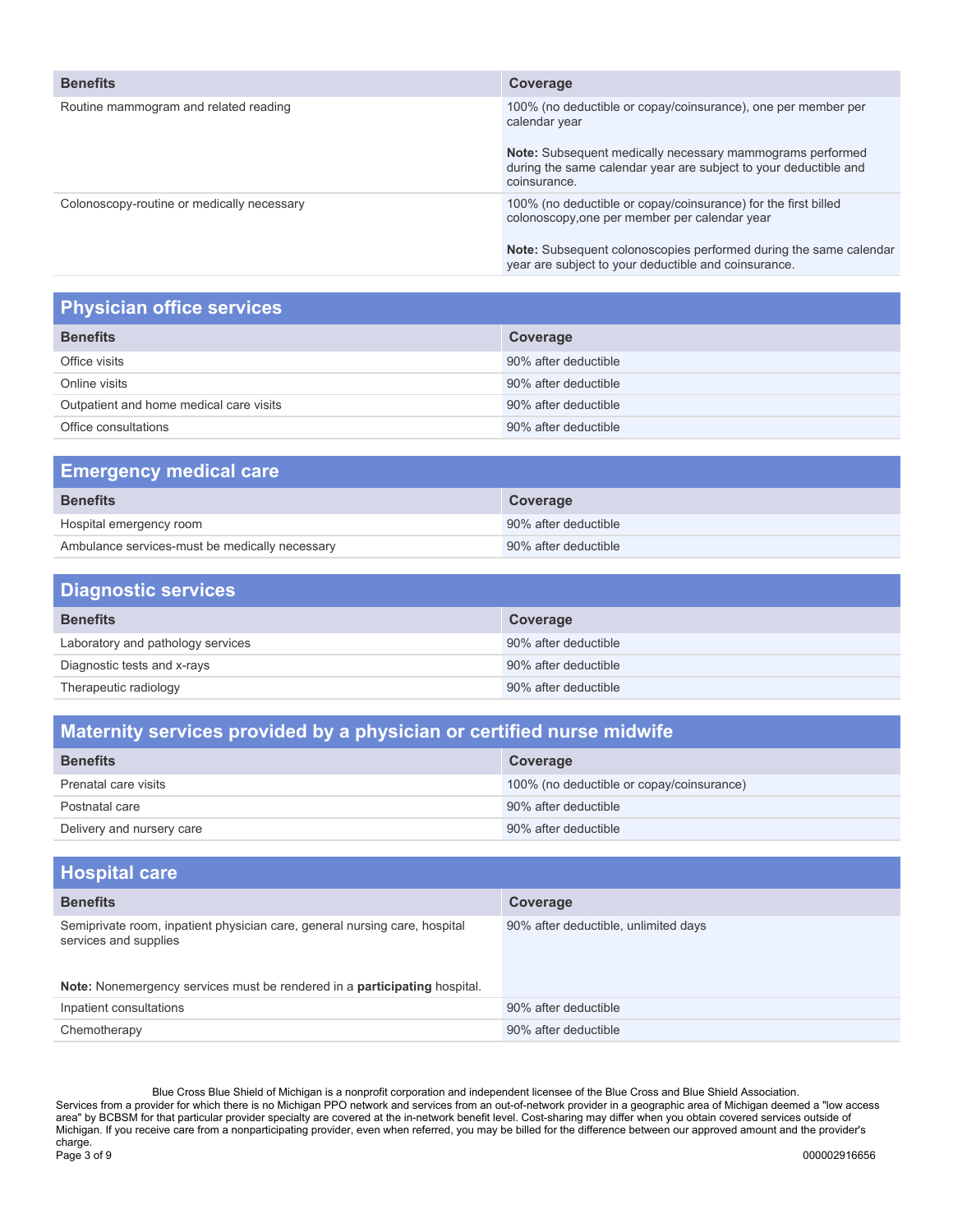| <b>Alternatives to hospital care</b>                                                                                                                                                                               |                                                                                                                                                                                                                                                                                                                                                                                             |  |
|--------------------------------------------------------------------------------------------------------------------------------------------------------------------------------------------------------------------|---------------------------------------------------------------------------------------------------------------------------------------------------------------------------------------------------------------------------------------------------------------------------------------------------------------------------------------------------------------------------------------------|--|
| <b>Benefits</b>                                                                                                                                                                                                    | Coverage                                                                                                                                                                                                                                                                                                                                                                                    |  |
| Skilled nursing care-must be in a <b>participating</b> skilled nursing facility                                                                                                                                    | 90% after deductible                                                                                                                                                                                                                                                                                                                                                                        |  |
| Hospice care                                                                                                                                                                                                       | 100% (no deductible or copay/coinsurance), up to 28 pre-hospice<br>counseling visits before electing hospice services; when elected, four<br>90-day periods-provided through a <b>participating</b> hospice program<br>only; limited to dollar maximum that is reviewed and adjusted<br>periodically (after reaching dollar maximum, member transitions into<br>individual case management) |  |
| Home health care:<br>• must be medically necessary<br>• must be provided by a <b>participating</b> home health care agency                                                                                         | 90% after deductible, limited to a maximum 100-visits per member per<br>calendar year                                                                                                                                                                                                                                                                                                       |  |
| Infusion therapy:<br>• must be medically necessary<br>• must be given by a <b>participating</b> Home Infusion Therapy (HIT) provider or<br>in a <b>participating</b> freestanding Ambulatory Infusion Center (AIC) | 90% after deductible                                                                                                                                                                                                                                                                                                                                                                        |  |

may use drugs that require preauthorization-consult with your doctor

| <b>Surgical services</b>                                                                                                                      |                                                                                                                                                                           |  |
|-----------------------------------------------------------------------------------------------------------------------------------------------|---------------------------------------------------------------------------------------------------------------------------------------------------------------------------|--|
| <b>Benefits</b>                                                                                                                               | Coverage                                                                                                                                                                  |  |
| Surgery-includes related surgical services and medically necessary facility<br>services by a <b>participating</b> ambulatory surgery facility | 90% after deductible                                                                                                                                                      |  |
| Presurgical consultations                                                                                                                     | 100% (no deductible or copay/coinsurance) when obtained from a<br>participating provider<br>90% after deductible when obtained from a <b>nonparticipating</b><br>provider |  |
| Voluntary sterilization for males                                                                                                             | 90% after deductible                                                                                                                                                      |  |
| Note: For voluntary sterilizations for females, see "Preventive care services."                                                               |                                                                                                                                                                           |  |
| <b>Voluntary Abortions</b>                                                                                                                    | 90% after deductible                                                                                                                                                      |  |
| Removal of impacted and partial bony impacted teeth - includes surgery and<br>related anesthesia                                              | 90% after deductible                                                                                                                                                      |  |

| Human organ transplants |  |  |
|-------------------------|--|--|
|                         |  |  |

| <b>Benefits</b>                                                                                                                                             | Coverage                                  |
|-------------------------------------------------------------------------------------------------------------------------------------------------------------|-------------------------------------------|
| Specified human organ transplants-must be in a designated facility and<br>coordinated through the BCBSM Human Organ Transplant Program (1-800-<br>242-3504) | 100% (no deductible or copay/coinsurance) |
| Bone marrow transplants-must be coordinated through the BCBSM Human<br>Organ Transplant Program (1-800-242-3504)                                            | 90% after deductible                      |
| Specified oncology clinical trials                                                                                                                          | 90% after deductible                      |
| <b>Note:</b> BCBSM covers clinical trials in compliance with PPACA.                                                                                         |                                           |
| Kidney, cornea and skin transplants                                                                                                                         | 90% after deductible                      |

| Mental health care and substance abuse treatment                     |                                      |  |
|----------------------------------------------------------------------|--------------------------------------|--|
| <b>Benefits</b>                                                      | Coverage                             |  |
| Inpatient mental health care and inpatient substance abuse treatment | 90% after deductible, unlimited days |  |

Blue Cross Blue Shield of Michigan is a nonprofit corporation and independent licensee of the Blue Cross and Blue Shield Association. Services from a provider for which there is no Michigan PPO network and services from an out-of-network provider in a geographic area of Michigan deemed a "low access area" by BCBSM for that particular provider specialty are covered at the in-network benefit level. Cost-sharing may differ when you obtain covered services outside of Michigan. If you receive care from a nonparticipating provider, even when referred, you may be billed for the difference between our approved amount and the provider's charge.<br>Page 4 of 9 Page 4 of 9 000002916656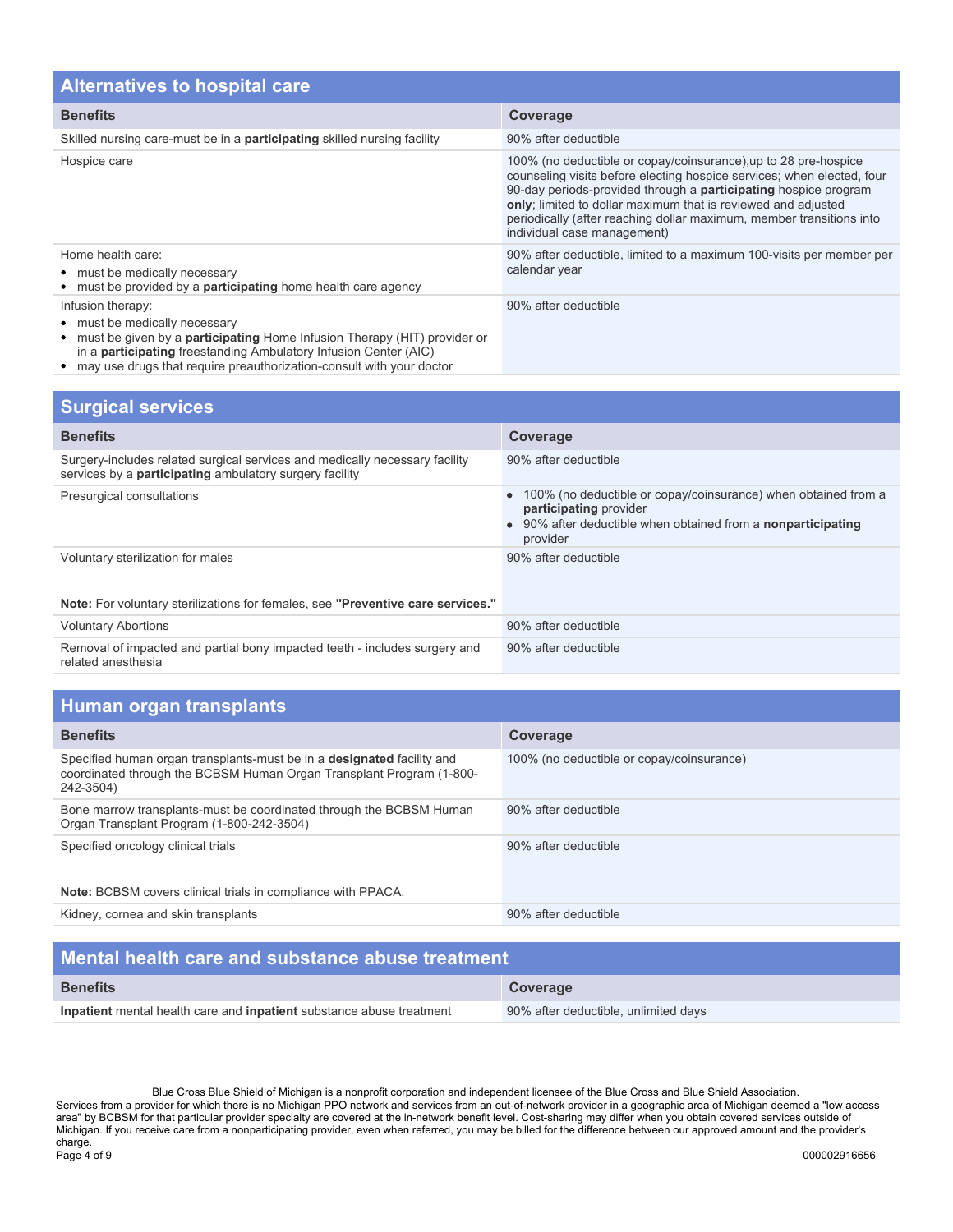| <b>Benefits</b>                                                                                                                                                                                                            | Coverage             |
|----------------------------------------------------------------------------------------------------------------------------------------------------------------------------------------------------------------------------|----------------------|
| Residential psychiatric treatment facility:<br>• covered mental health services must be performed in a residential<br>psychiatric treatment facility<br>• treatment must be preauthorized<br>• subject to medical criteria | 90% after deductible |
| Outpatient mental health care                                                                                                                                                                                              | 90% after deductible |
| Outpatient substance abuse treatment-in approved facilities only                                                                                                                                                           | 90% after deductible |

| Autism spectrum disorders, diagnoses and treatment                                                                                                                                                               |                      |  |
|------------------------------------------------------------------------------------------------------------------------------------------------------------------------------------------------------------------|----------------------|--|
| <b>Benefits</b>                                                                                                                                                                                                  | Coverage             |  |
| Applied behavioral analysis (ABA) treatment - when rendered by an approved<br>board-certified behavioral analyst - is covered through age 18, subject to<br>preauthorization                                     | 90% after deductible |  |
| <b>Note:</b> Diagnosis of an autism spectrum disorder and a treatment<br>recommendation for ABA services must be obtained by a BCBSM approved<br>autism evaluation center (AAEC) prior to seeking ABA treatment. |                      |  |
| Outpatient physical therapy, speech therapy, occupational therapy, nutritional<br>counseling for autism spectrum disorder                                                                                        | 90% after deductible |  |
| Other covered services, including mental health services, for autism spectrum<br>disorder                                                                                                                        | 90% after deductible |  |

| <b>Other covered services</b>                                                                                                                                                                                                                                   |                                                                                                                                             |
|-----------------------------------------------------------------------------------------------------------------------------------------------------------------------------------------------------------------------------------------------------------------|---------------------------------------------------------------------------------------------------------------------------------------------|
| <b>Benefits</b>                                                                                                                                                                                                                                                 | Coverage                                                                                                                                    |
| Outpatient Diabetes Management Program (ODMP)<br>Note: Screening services required under the provisions of PPACA are covered                                                                                                                                    | • 90% after deductible for diabetes medical supplies<br>100% (no deductible or copay/coinsurance) for diabetes self-<br>management training |
| at 100% of approved amount with no cost-sharing when rendered by a<br>participating provider.                                                                                                                                                                   |                                                                                                                                             |
| Note: When you purchase your diabetic supplies via mail order you will lower<br>your out-of-pocket costs.                                                                                                                                                       |                                                                                                                                             |
| Allergy testing and therapy                                                                                                                                                                                                                                     | 90% after deductible                                                                                                                        |
| Chiropractic spinal manipulation and osteopathic manipulative therapy                                                                                                                                                                                           | 90% after deductible, limited to a <b>combined</b> 38-visit maximum per<br>member per calendar year                                         |
| Outpatient physical, speech and occupational therapy- provided for<br>rehabilitation                                                                                                                                                                            | 90% after deductible,, unlimited treatment                                                                                                  |
| Durable medical equipment                                                                                                                                                                                                                                       | 90% after deductible                                                                                                                        |
| Note: DME items required under the provisions of PPACA are covered at 100%<br>of approved amount with no in-network cost-sharing when rendered by an in-<br>network provider. For a list of covered DME items required under PPACA, call<br>BCBSM.              |                                                                                                                                             |
| Prosthetic and orthotic appliances                                                                                                                                                                                                                              | 90% after deductible                                                                                                                        |
| Private duty nursing                                                                                                                                                                                                                                            | 90% after deductible                                                                                                                        |
| Hair prosthesis and accessories:<br>• covered only when the hair loss is the result of either chemptherapy and/or<br>radiation treatment for malignant and non-malignant conditions,<br>trichotillomania or alopecia<br>subject to medical and benefit criteria | 90% after deductible                                                                                                                        |

Blue Cross Blue Shield of Michigan is a nonprofit corporation and independent licensee of the Blue Cross and Blue Shield Association. Services from a provider for which there is no Michigan PPO network and services from an out-of-network provider in a geographic area of Michigan deemed a "low access area" by BCBSM for that particular provider specialty are covered at the in-network benefit level. Cost-sharing may differ when you obtain covered services outside of Michigan. If you receive care from a nonparticipating provider, even when referred, you may be billed for the difference between our approved amount and the provider's charge. Page 5 of 9 000002916656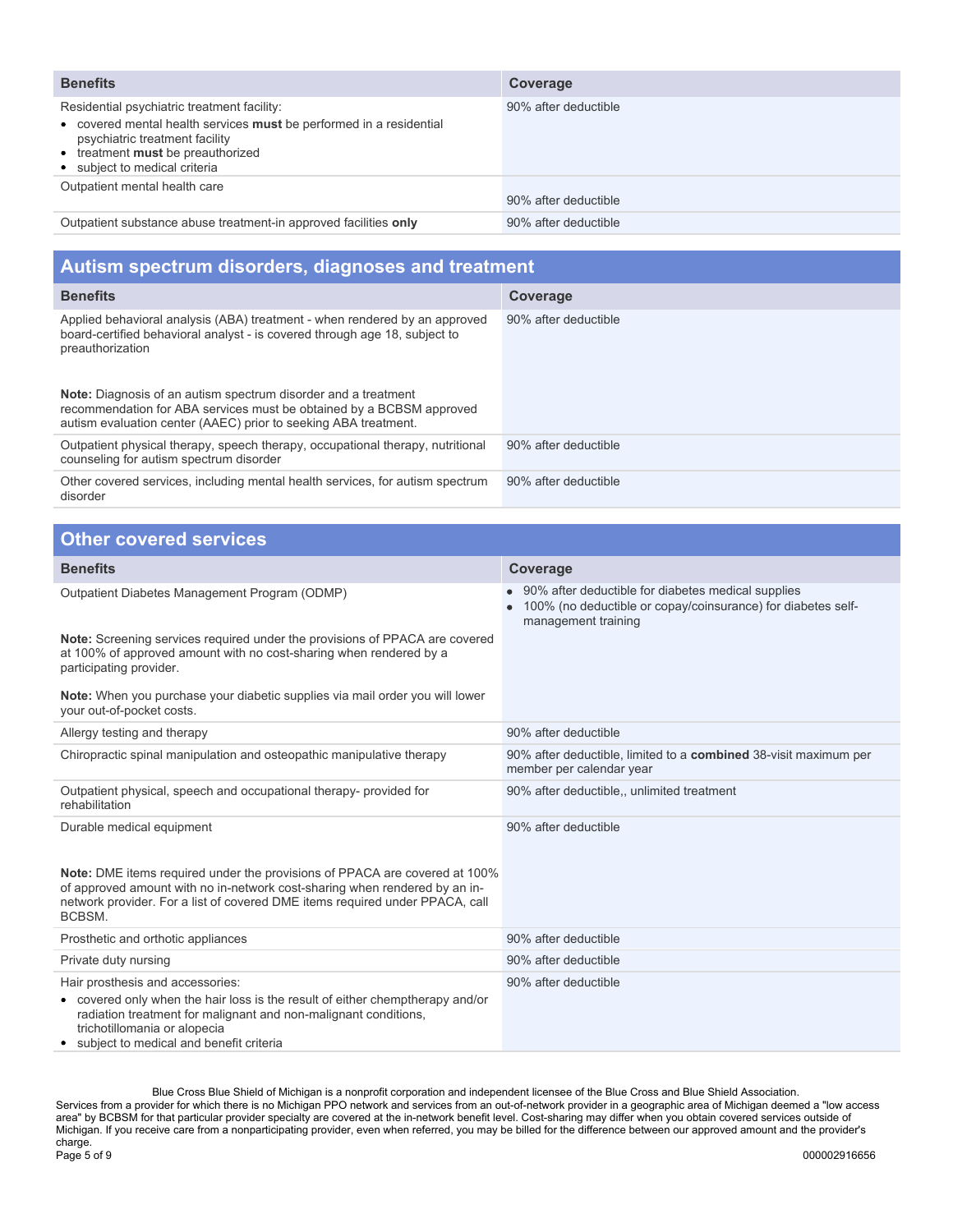

A nonprofit corporation and independent licensee<br>of the Blue Cross and Blue Shield Association

## **BERRIEN COUNTY**

## **007015910/0006 M - FOP LABOR COUNCIL CIVILIAN BCBSM Preferred RX Program Effective Date: On or after January 2017 Benefits-at-a-glance**

This is intended as an easy-to-read summary and provides only a general overview of your benefits. It is not a contract. Additional limitations and exclusions may apply. Payment amounts are based on BCBSM's approved amount, less any applicable deductible and/or copay/coinsurance. For a complete description of benefits please see the applicable BCBSM certificates and riders, if your group is underwritten or any other plan documents your group uses, if your group is self-funded. If there is a discrepancy between this Benefits-at-a-Glance and any applicable plan document, the plan document will control.

**Specialty Pharmaceutical Drugs** - The mail order pharmacy for **specialty drugs** is Walgreens Specialty Pharmacy, LLC, an independent company. Specialty prescription drugs (such as Enbrel® and Humira® ) are used to treat complex conditions such as rheumatoid arthritis, multiple sclerosis and cancer. These drugs require special handling, administration or monitoring. Walgreens Specialty Pharmacy will handle mail order prescriptions only for specialty drugs while many in-network retail pharmacies will continue to dispense specialty drugs (check with your local pharmacy for availability). Other mail order prescription medications can continue to be sent to Express Scripts. (Express Scripts is an independent company providing pharmacy benefit services for Blues members.) A list of specialty drugs is available on our Web site at **bcbsm.com/pharmacy**. If you have any questions, please call Walgreens Specialty Pharmacy customer service at 1-866-515-1355.

We will not pay for more than a 30-day supply of a covered prescription drug that BCBSM defines as a "specialty pharmaceutical" whether or not the drug is obtained from a 90-Day Retail Network provider or mail-order provider. We may make exceptions if a member requires more than a 30-day supply. BCBSM reserves the right to limit the quantity of select specialty drugs to no more than a 15-day supply for each fill. Your copay/coinsurance will be reduced by one-half for each fill once applicable deductibles have been met.

Select Controlled Substance Drugs - BCBSM will limit the initial fill of select controlled substances to a 15-day supply. The member will be responsible for only one-half of their cost-sharing requirement typically imposed on a 30-day fill. Subsequent fills of the same medication will be eligible to be filled as prescribed, subject to the applicable cost-sharing requirement. Select controlled substances affected by this prescription drug requirement are available online at bcbsm.com/pharmacy.

#### **Member's responsibility (copays and coinsurance amounts)**

**Note:** Your prescription drug copays and coinsurance amounts, including mail order copay and coinsurance amounts, are subject to the **same** annual out-of-pocket maximum required under your medical coverage. The following prescription drug expenses will not apply to your annual out-of-pocket maximum.

- any difference between the Maximum Allowable Cost and BCBSM's approved amount for a covered brand name drug<br>• the 25% member liability for covered drugs obtained from an out-of-network pharmacy
- the 25% member liability for covered drugs obtained from an out-of-network pharmacy

| <b>Benefits</b>                               | In-network pharmacy                                                                                  | <b>Out-of-network pharmacy</b>                                                     |
|-----------------------------------------------|------------------------------------------------------------------------------------------------------|------------------------------------------------------------------------------------|
| Copay                                         | You pay \$15 copay                                                                                   | You pay \$15 copay plus an additional 25% of<br>BCBSM approved amount for the drug |
| Brand name prescription drugs                 | You pay \$30 copay                                                                                   | You pay \$30 copay plus an additional 25% of<br>BCBSM approved amount for the drug |
| Mail order (home delivery) prescription drugs | Copay for up to a 90 day supply:<br>You pay \$15 copay<br>You pay \$30 copay for brand name<br>drugs | Not covered                                                                        |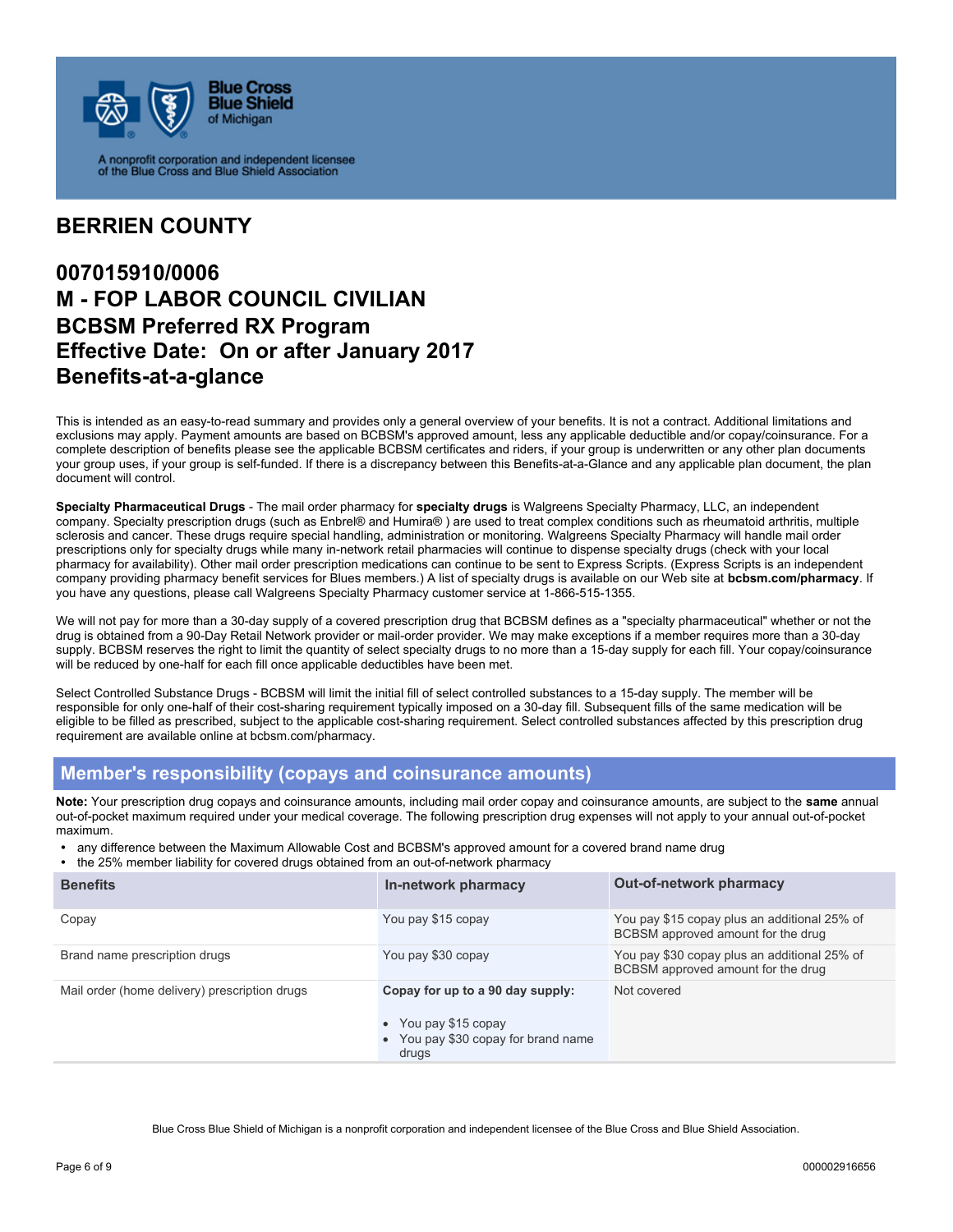**Note:** An in-network pharmacy is a Preferred Rx pharmacy in Michigan or an Express Scripts pharmacy outside Michigan. Express Scripts is an independent company providing pharmacy benefit services for Blues members. An out-of-network pharmacy is a pharmacy NOT in the Preferred Rx or Express Scripts networks.

**Note:** Over-the-counter (OTC) drugs are drugs that do not require a prescription under federal law. They are identified by BCBSM as select prescription drugs. A prescription for the select OTC drug is required from the member's physician. In some cases, over-the-counter drugs may need to be tried before BCBSM will approve use of other drugs

| <b>Covered services</b>                                                                                                                                                        |                                                                                                                   |                                                                                                                  |
|--------------------------------------------------------------------------------------------------------------------------------------------------------------------------------|-------------------------------------------------------------------------------------------------------------------|------------------------------------------------------------------------------------------------------------------|
| <b>Benefits</b>                                                                                                                                                                | In-network pharmacy                                                                                               | <b>Out-of-network pharmacy</b>                                                                                   |
| FDA-approved drugs                                                                                                                                                             | 100% of approved amount less plan<br>copay/coinsurance                                                            | 75% of approved amount less plan<br>copay/coinsurance                                                            |
| Prescribed over-the-counter drugs - when covered by<br><b>BCBSM</b>                                                                                                            | 100% of approved amount less plan<br>copay/coinsurance                                                            | 75% of approved amount less plan<br>copay/coinsurance                                                            |
| State-controlled drugs                                                                                                                                                         | 100% of approved amount less plan<br>copay/coinsurance                                                            | 75% of approved amount less plan<br>copay/coinsurance                                                            |
| FDA-approved generic and select brand-name<br>prescription preventive drugs, supplements and vitamins<br>as required by PPACA (non-self-administered drugs are<br>not covered) | 100% of approved amount                                                                                           | 75% of approved amount                                                                                           |
| Other FDA-approved <b>brand-name</b> prescription preventive<br>drugs, supplements and vitamins as required by PPACA<br>(non-self-administered drugs are not covered)          | 100% of approved amount less plan<br>copay/coinsurance                                                            | 75% of approved amount less plan<br>copay/coinsurance                                                            |
| FDA-approved generic and select brand name<br>prescription contraceptive medication (non-self-<br>administered drugs are not covered)                                          | 100% of approved amount                                                                                           | 75% of approved amount                                                                                           |
| Other FDA-approved brand name prescription<br>contraceptive medication (non-self-administered drugs are<br>not covered)                                                        | 100% of approved amount less plan<br>copay/ coinsurance                                                           | 75% of approved amount less plan copay/<br>coinsurance                                                           |
| Disposable needles and syringes - when dispensed with<br>insulin or other covered injectable legend drugs                                                                      | 100% of approved amount less plan<br>copay/coinsurance for the insulin or<br>other covered injectable legend drug | 75% of approved amount less plan<br>copay/coinsurance for the insulin or other covered<br>injectable legend drug |
| Note: Needles and syringes have no copay/coinsurance.                                                                                                                          |                                                                                                                   |                                                                                                                  |

**Note:** An in-network pharmacy is a Preferred Rx pharmacy in Michigan or an Express Scripts pharmacy outside Michigan. Express Scripts is an independent company providing pharmacy benefit services for Blues members. An out-of-network pharmacy is a pharmacy NOT in the Preferred Rx or Express Scripts networks.

**Note:** Over-the-counter (OTC) drugs are drugs that do not require a prescription under federal law. They are identified by BCBSM as select prescription drugs. A prescription for the select OTC drug is required from the member's physician. In some cases, over-the-counter drugs may need to be tried before BCBSM will approve use of other drugs

# **Features of your prescription drug plan**

Drug interchange and generic copay/ coinsurance waiver

BCBSM's drug interchange and generic copay/ coinsurance waiver programs encourage physicians to prescribe a less-costly generic equivalent.

If your physician rewrites your prescription for the recommended generic or OTC alternate drug, you will only have to pay a generic copay/ coinsurance. In select cases BCBSM may waive the initial copay/ coinsurance after your prescription has been rewritten. BCBSM will notify you if you are eligible for a waiver.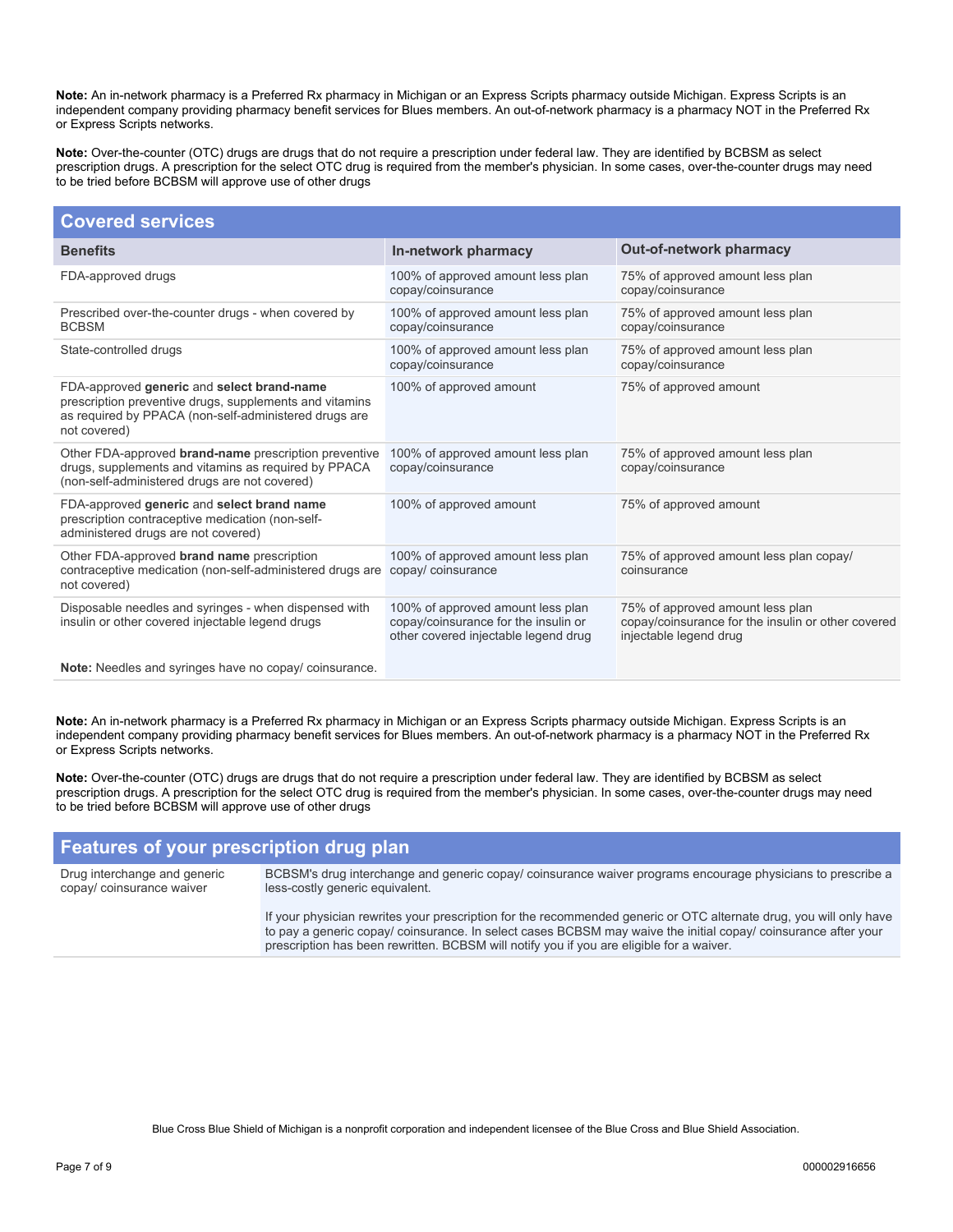## **Features of your prescription drug plan**

| Prescription drug preferred therapy | A step-therapy approach that encourages physicians to prescribe generic, generic alternative or over-the-counter<br>medications before prescribing a more expensive brand-name drug. It applies only to prescriptions being filled for<br>the first time of a targeted medication.<br>Before filling your <b>initial</b> prescription for select, high-cost, brand-name drugs, the pharmacy will contact your<br>physician to suggest a generic alternative. A list of select brand-name drugs targeted for the preferred therapy<br>program is available at bcbsm.com/pharmacy, along with the preferred medications.<br>If our records indicate you have already tried the preferred medication(s), we will authorize the prescription. If we<br>have no record of you trying the preferred medication(s), you may be liable for the entire cost of the brand-name |
|-------------------------------------|----------------------------------------------------------------------------------------------------------------------------------------------------------------------------------------------------------------------------------------------------------------------------------------------------------------------------------------------------------------------------------------------------------------------------------------------------------------------------------------------------------------------------------------------------------------------------------------------------------------------------------------------------------------------------------------------------------------------------------------------------------------------------------------------------------------------------------------------------------------------|
|                                     | drug unless you first try the preferred medication(s) or your physician obtains prior authorization from BCBSM.<br>These provisions affect all targeted brand-name drugs, whether they are dispensed by a retail pharmacy or<br>through a mail order provider.                                                                                                                                                                                                                                                                                                                                                                                                                                                                                                                                                                                                       |
| <b>Quantity limits</b>              | To stay consistent with FDA approved labeling for drugs, some medications may have quantity limits.                                                                                                                                                                                                                                                                                                                                                                                                                                                                                                                                                                                                                                                                                                                                                                  |
| <b>Clinical Drug List</b>           | A continually updated list of FDA-approved medications that represent each therapeutic class. The drugs on the list<br>are chosen by the BCBSM Pharmacy and Therapeutics Committee for their effectiveness, safety, uniqueness and<br>cost efficiency. The goal of the drug list is to provide members with the greatest therapeutic value at the lowest<br>possible cost.                                                                                                                                                                                                                                                                                                                                                                                                                                                                                           |

Blue Cross Blue Shield of Michigan is a nonprofit corporation and independent licensee of the Blue Cross and Blue Shield Association.